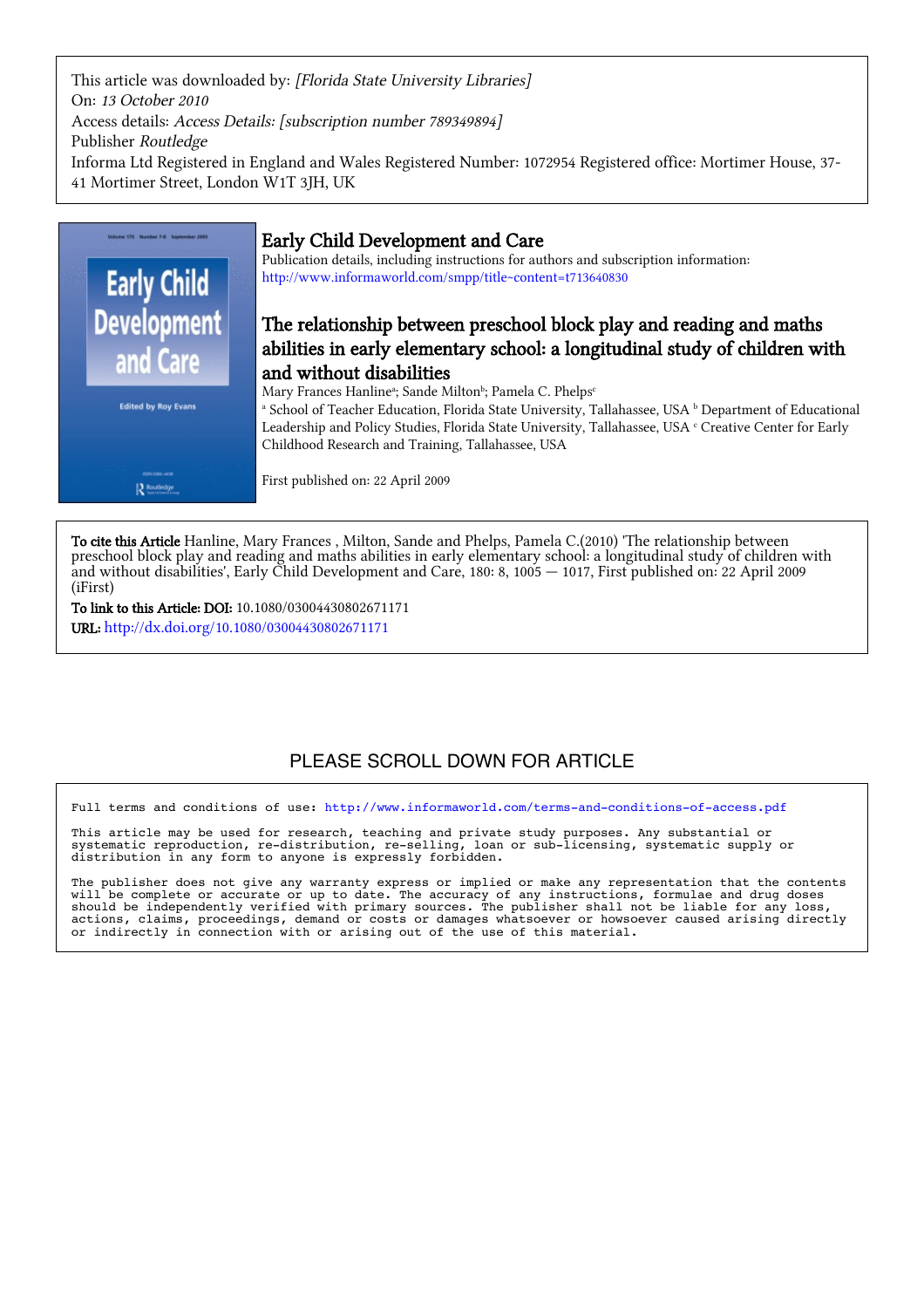# **The relationship between preschool block play and reading and maths abilities in early elementary school: a longitudinal study of children with and without disabilities**

Mary Frances Hanline<sup>a\*</sup>, Sande Milton<sup>b</sup> and Pamela C. Phelps<sup>c</sup>

<sup>a</sup>School of Teacher Education, Florida State University, Tallahassee, USA; <sup>b</sup>Department of *Educational Leadership and Policy Studies, Florida State University, Tallahassee, USA; c Creative Center for Early Childhood Research and Training, Tallahassee, USA*

(Received 1 October 2008; final version received 1 December 2008)

The purpose of this study was to explore the predictive relationship between the level of symbolic representation in block constructions of preschoolers and reading and mathematics abilities and rate of growth in early elementary school for children with and without disabilities. Fifty-one children participated, 22 of whom had identified disabilities. No predictive relationship between representational level of block constructions and maths abilities was found. However, growth curve analysis documented that preschoolers, who had higher levels of representation in their block constructions, had higher reading abilities and a faster rate of growth in reading abilities in the early elementary years. This predictive relationship held true for children with and without disabilities. Findings are discussed in relation to the importance of early experiences that are physically and socially organised to provide young children with the foundation for later learning.

**Keywords:** block play; construction play; early academics; emergent literacy; mathematics; disabilities

The positive effects of children's play on development in the preschool years have been well documented. Socio-dramatic play has been the focus of the majority of this research. Studies have demonstrated that socio-dramatic play enhances problemsolving abilities, cognitive functioning, representational competence and divergent thinking (e.g. Cheyne & Rubin, 1983; Pederson, Rook-Green, & Elder, 1981; Pepler & Ross, 1981; Saltz, Dixon, & Johnson, 1977). Socio-dramatic play has also been linked to literacy-related skills (e.g. Bergen, 2002), mathematical readiness (e.g. Yawkey, 1981), language development (e.g. Levy, Schaefer, & Phelps, 1986; Levy, Wolfgang, & Koorland, 1992) and social participation (e.g. Smith, Dalgleish, & Herzmark, 1981).

Construction play has been studied far less frequently than socio-dramatic play. However, one type of structured construction play that may contribute in a unique way to a child's development is block play. As children handle blocks, they become mentally active, learning to interpret and process sensory information. Block play can promote problem-solving skills and logical thinking, increase physical and logical

<sup>\*</sup>Corresponding author. Email: mhanline@fsu.edu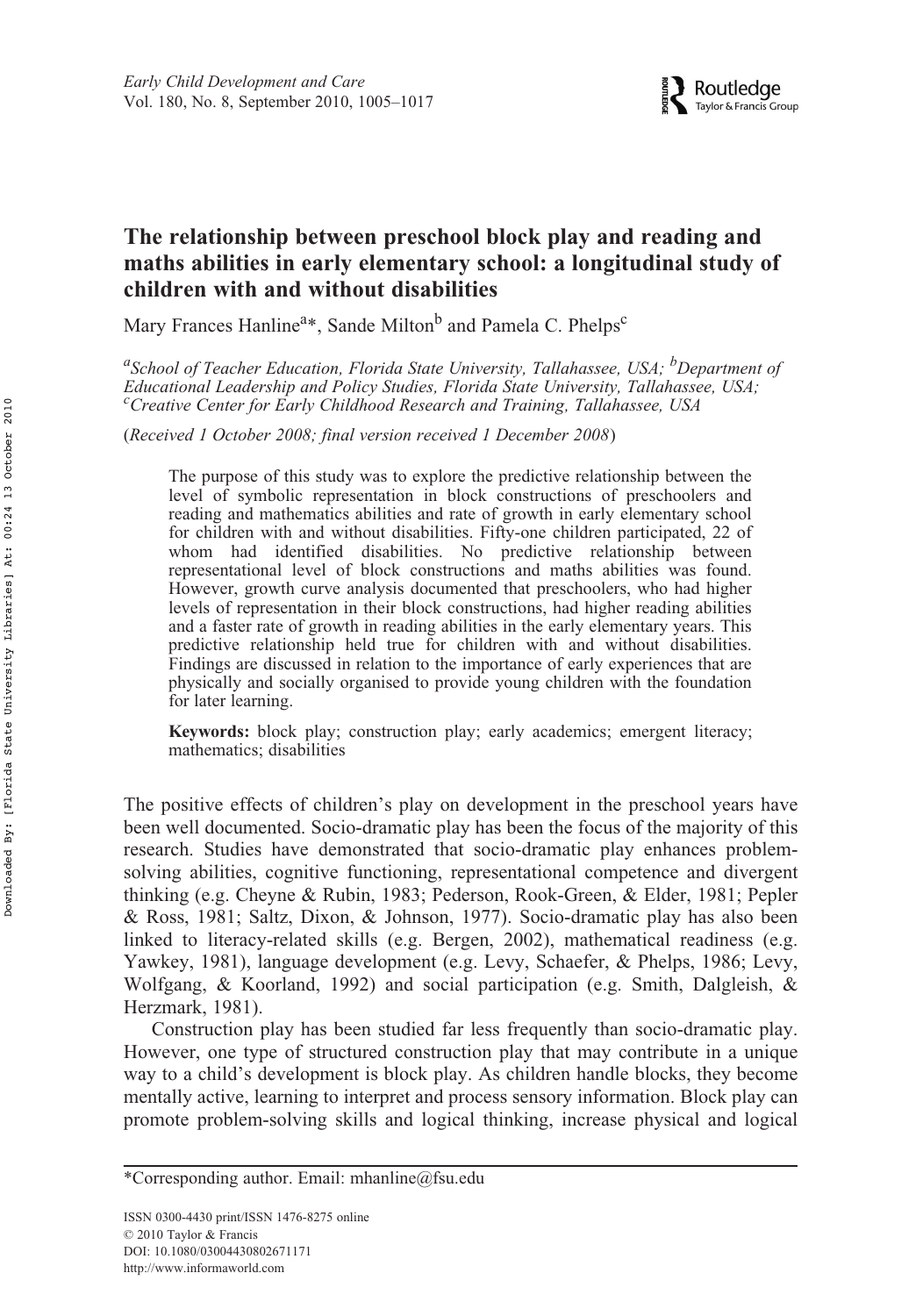mathematical knowledge and provide opportunities to learn early mathematics skills such as counting, sorting, classifying, identifying shapes, and understanding equivalencies and part-to-whole relationships (Gelfer & Perkins, 1988; Piaget, 1962; Wellhousen & Kieff, 2001; Williams & Kamii, 1986). Block play may also contribute to language learning (Cohen & Uhry, 2007). Isbell and Raines (1991) found that language fluency and the variety of language structures were actually greater during block play than during housekeeping socio-dramatic play. Language can also improve through the socio-dramatic play that becomes part of block play when the appropriate props are available (Phelps & Hanline, 1999). Further, blocks are representational and serve as an introduction to symbols, supporting emergent literacy learning in a developmentally appropriate context (Stroud, 1995).

Thus, block play not only promotes early development, but may also provide foundational experiences for later mathematical and literacy learning. However, only two studies have related construction play abilities in preschool to later academic learning (Stannard, Wolfgang, Jones, & Phelps, 2001; Wolfgang, Stannard, & Jones, 2001). These studies reported that children's play with blocks in the preschool years, while not correlated with mathematics achievement in third and fifth grades, was positively correlated with standardised mathematics test scores and grades in seventh grade and high school. That is, greater constructive play abilities (including block play) in preschool predicted higher mathematical achievement in middle and high school.

These two studies were conducted using archival data gathered at the same preschool at which the current study was conducted. However, the present study differs from those of Stannard et al. (2001) and Wolfgang et al. (2001) in that it conducted follow-up measures of children at a younger age (five to eight years), implemented rigorous experimental control, observed children directly, assessed both reading and maths skills in follow-up measures and included children with disabilities.

Therefore, the purpose of the present study was to explore the predictive relationship between the level of symbolic representation in preschoolers' block constructions and reading and mathematics abilities and rate of growth in early elementary grades for children with and without disabilities. A further purpose of the study was to determine if rates of growth and academic achievement in early elementary years differed between children with and without disabilities.

# **Methods**

This study reports the findings of one component of research and model demonstration projects funded by the US Department of Education<sup>1</sup>. The projects involved gathering longitudinal data on play behaviours during the preschool years, and then conducting academic assessments following the children's transition to kindergarten. The children in the present study were selected from a total sample of 117 children because they participated in adequate numbers of block play observations (minimum of eight) and follow-up academic testing for data analysis (minimum of two).

# *Participants*

Fifty-one children participated in this study, 22 of whom were receiving special education services from the local school district. Children received special education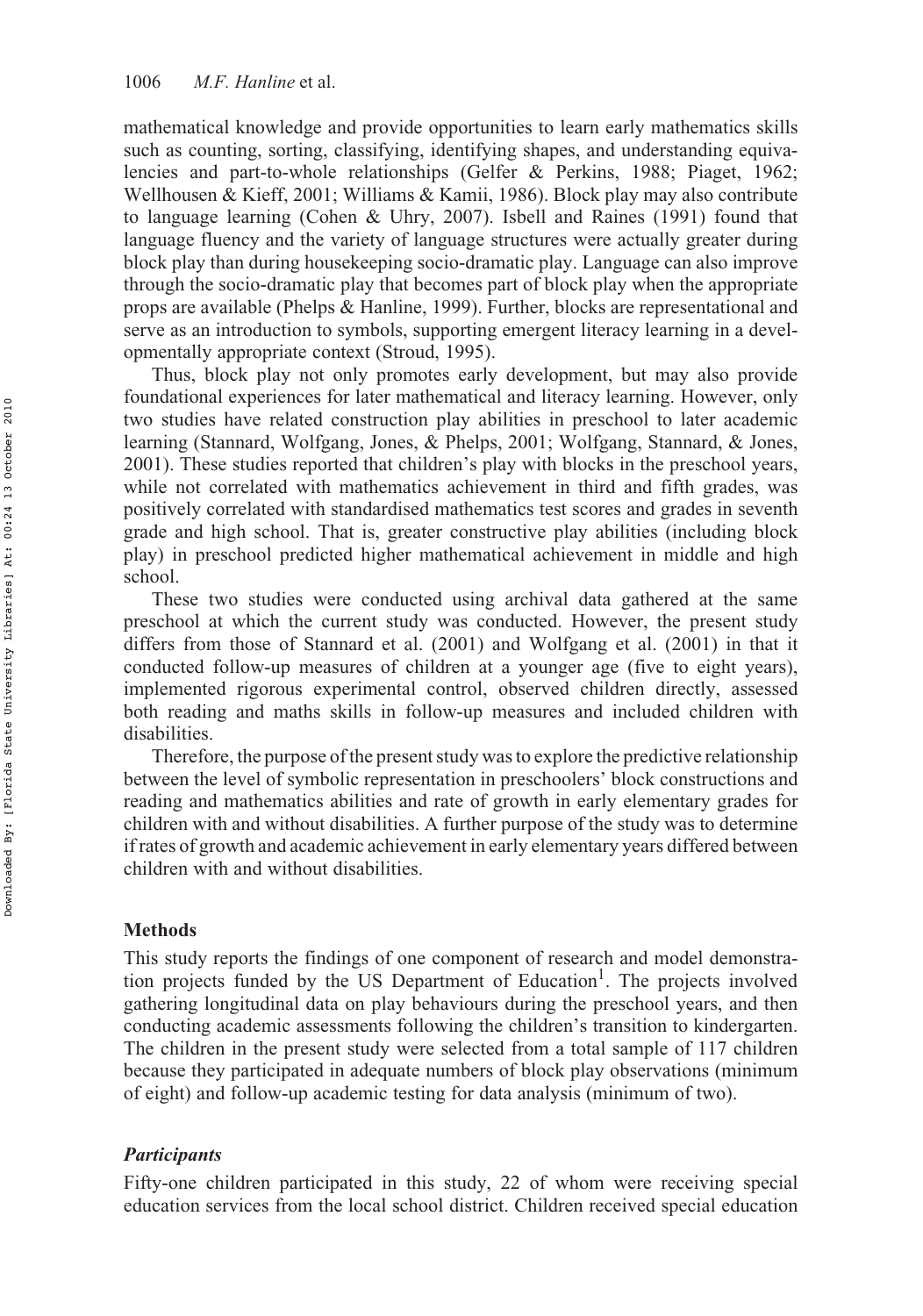| Child characteristics         | With disabilities $(n = 22)$ | Without disabilities $(n = 29)$ |  |
|-------------------------------|------------------------------|---------------------------------|--|
| Sex, $n$ (%)                  |                              |                                 |  |
| Male                          | 11(50)                       | 17(59)                          |  |
| Female                        | 11(50)                       | 12(41)                          |  |
| Developmental quotient on BDI |                              |                                 |  |
| Mean                          | 74.10                        | 104.99                          |  |
| Standard deviation            | 19.62                        | 8.58                            |  |
| Ethnicity, $n$ $(\%)$         |                              |                                 |  |
| Caucasian                     | 14 (64)                      | 24 (83)                         |  |
| African-American              | 8 (36)                       | 4(14)                           |  |
| Hispanic                      | 0(0)                         | 0(0)                            |  |
| Other                         | 0(0)                         | 1(3)                            |  |

#### Table 1. Description of participants.

services because of developmental delay/disability resulting from Down syndrome, prematurity, autism spectrum disorder, physical disabilities and speech/language disorders. Twenty-eight of the 51 children with and without disabilities combined were male and 23 were female. Table 1 summarises the demographic characteristics of the participating children. The majority were Caucasian.

The Batelle Developmental Inventory (BDI) (Newborg, Stock, Wnek, Guidubaldi, & Svinicki, 1984) was administered by a teacher in the preschool within a week of each child's initial observation in block play. The BDI is a standardised, individually administered assessment battery of developmental skills in children from birth to eight years. It consists of 341 test items grouped into five domains: personal-social, adaptive, motor, communication and cognitive. The BDI was standardised on 800 U.S. children representative of all areas of the country. Test-retest reliability is .99 for the BDI total score at ages 6–11, 12–17, 24–35 and 36–47 months and .98 for 0–5 and 18–23 months. Criterion-referenced validity correlations on the BDI total score with the DASI, Stanford-Binet, Wisc-R, Vineland and PPVT range from .41 to .94.

Children with disabilities had significantly lower overall age equivalents on the BDI ( $p < .00$ ). All children must have performed at a minimum of 6 months on the sub-domain muscle control and 12 months on the sub-domain fine muscle of the motor domain of the BDI. In this way, the ability to manipulate blocks was assured. In addition, the special education teacher confirmed the appropriateness of the block construction scale for each participant with disabilities.

# *Setting and materials*

The study took place in an inclusive child care programme that has included children with disabilities since its inception over 38 years ago. The programme has been continuously nationally accredited from 1989 to 2007. The preschool programme provides services to 120 children aged eight weeks through kindergarten. Programmes for infants and toddlers are located in a building separate from the preschool and kindergarten programmes.

Block construction data were collected in the block centre of the preschool, a space approximately 9.1 m x 15.2 m, separated from other areas of the room by shelves filled with over 3000 blocks, books about construction and micro-dramatic play props.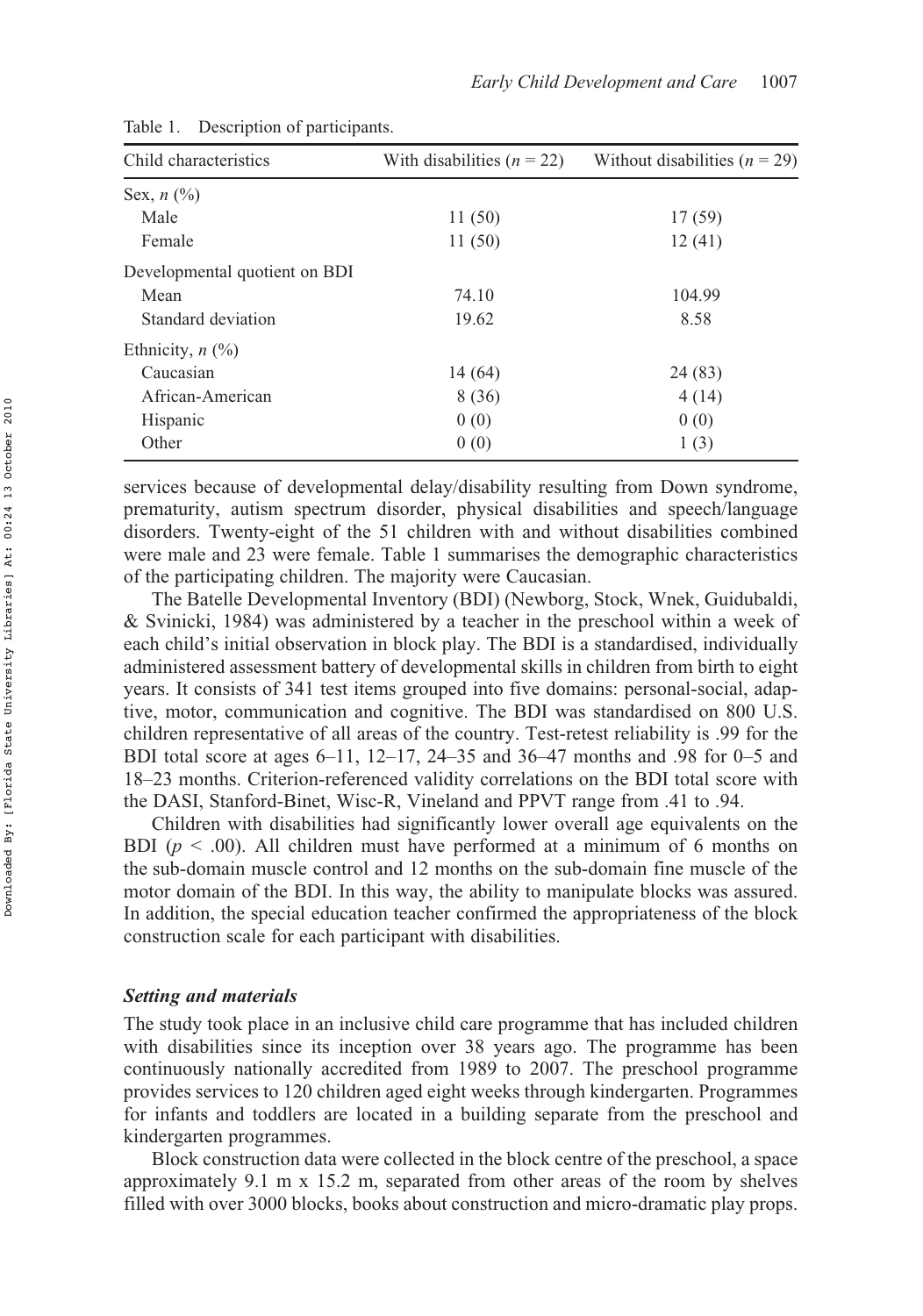The blocks are arranged on the shelves according to their shape and in descending order according to size from left to right. Books with pictures of skyscrapers, bridges, etc., are available to the children. Pieces of different coloured plywood (approximately 0.9 m x 1.2 m) of various shapes on which the children build are spaced on the floor approximately 0.9 m apart.

Children participated in block play once a week for 90 minutes in a consistent play group of 10 children (no more than two children with disabilities per group) and the same adult. During the first 10 minutes, the teacher conducted an introduction. The teacher either (1) chose a block shape, discussed its geometric properties, showed pictures of constructions that use that shape and assisted the children to locate that shape throughout the classroom; (2) read a book about construction; or (3) led gross motor activities centred around the plywood markers. The adult then asked the children to find a space in which to play and suggested they use all the blocks they wanted to build whatever they chose. When children completed their block construction, they were encouraged to add play props to support symbolic play and to invite friends to play. This block centre and other areas with unit blocks were available to the children during other times during each day. Additional information about the structure and management of the block centre is provided in Phelps and Hanline (1999).

#### *Design and procedure*

#### *Procedures for block construction data collection*

Preschool data were collected four times per year (spaced approximately three months apart) by research assistants who were Master's degree students in early childhood special education or in early childhood education. During this time, the children built their block constructions independently, and the adult in the block centre did not initiate interactions with the children, but did respond to children's initiations. When children indicated they had completed their constructions, the block constructions were photographed for data analysis. Detailed information about the collection of these data can be found in Hanline, Milton, and Phelps (2002).

#### *Procedures for follow-up academic testing*

Parents of preschoolers from whom block construction data were collected were contacted each year after the participants had made the transition to elementary school. Consenting parents were asked for permission to have academic assessments administered to their children. Children were assessed individually in a quiet administration building of the preschool in June or July. Parental contact and child testing were done by a public school teacher holding a BS degree in special education.

#### *Dependent variables*

To assess the complexity of children's preschool block constructions, the photograph of each child's block construction was scored according to a 19-point block construction scale (Phelps & Hanline, 1999). The scale (Table 2) is based on the work of Guanella (1934) and Reifel (1982, 1984). The coding system shows a developmental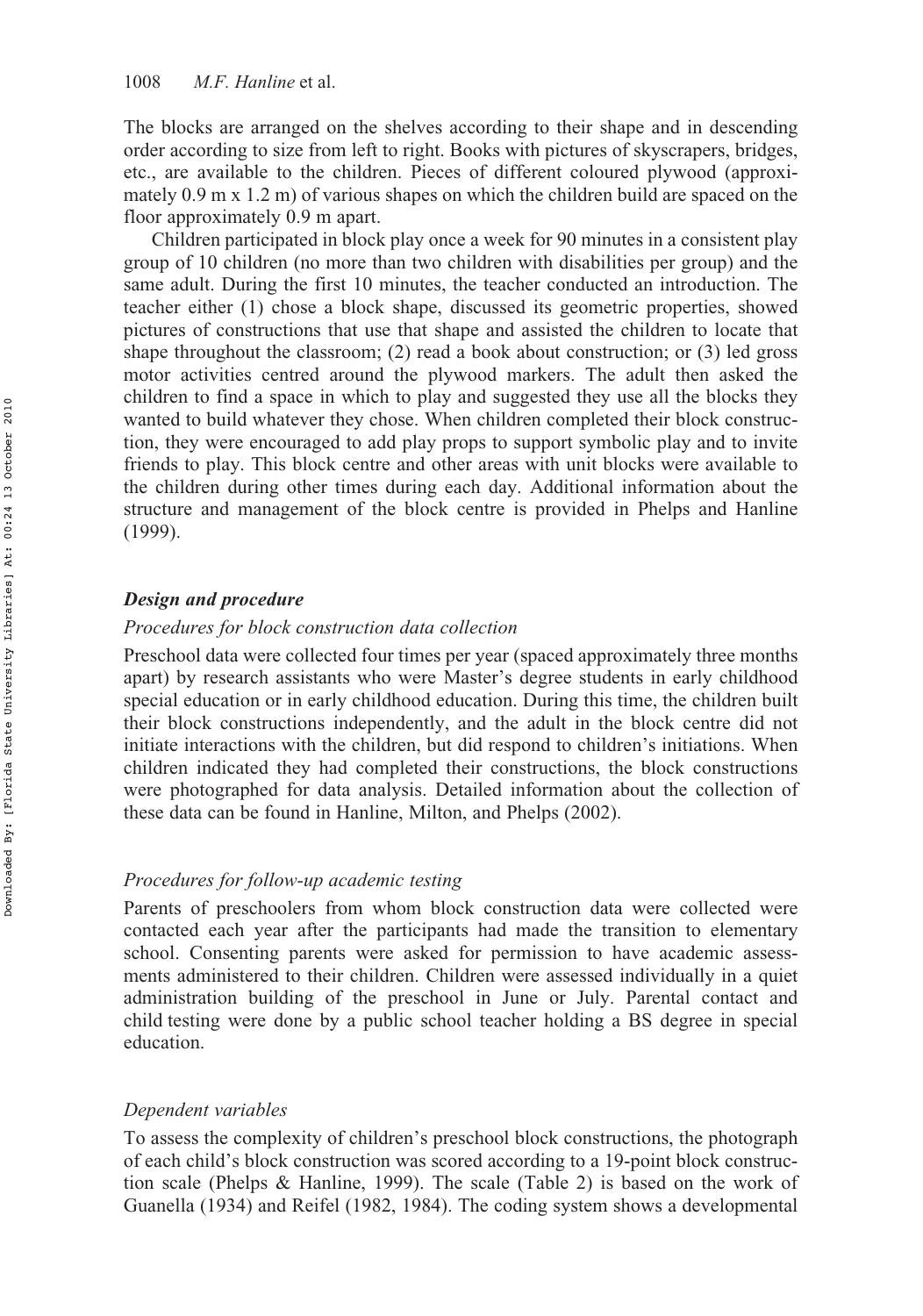| Score | Description of block use/construction                                                                                                                                                                                  |
|-------|------------------------------------------------------------------------------------------------------------------------------------------------------------------------------------------------------------------------|
|       | Non-construction use of blocks                                                                                                                                                                                         |
| 1     | No constructions                                                                                                                                                                                                       |
|       | Child investigates physical properties of blocks by engaging in noise-making,<br>transportation, motion and bodily contact manipulations. Child attempts to<br>engage in social interactions using blocks              |
|       | Linear constructions                                                                                                                                                                                                   |
| 2     | Vertical linear arrangement                                                                                                                                                                                            |
|       | Child piles or stacks block on top of each other                                                                                                                                                                       |
| 3     | Horizontal linear arrangement                                                                                                                                                                                          |
|       | Child places blocks side by side or end to end in a row                                                                                                                                                                |
|       | Bidimensional/areal constructions                                                                                                                                                                                      |
| 4     | Vertical areal arrangement                                                                                                                                                                                             |
|       | Child constructs adjoining piles of blocks and/or superimposes row on row                                                                                                                                              |
| 5     | Horizontal areal arrangement                                                                                                                                                                                           |
|       | Child combines rows of blocks in a horizontal area                                                                                                                                                                     |
|       | Tridimensional constructions                                                                                                                                                                                           |
| 6     | Enclosed vertical space                                                                                                                                                                                                |
|       | Child places two blocks parallel and spans the space between them with a block;<br>forms an arch or bridge                                                                                                             |
| 7     | Enclosed horizontal space                                                                                                                                                                                              |
|       | Child makes square-like shapes out of four or more blocks                                                                                                                                                              |
| 8     | Solid tridimensional use of blocks                                                                                                                                                                                     |
|       | Child makes a flooring out of blocks and superimposes one or more additional<br>layers of blocks                                                                                                                       |
| 9     | Enclosed tridimensional space                                                                                                                                                                                          |
|       | Child roofs horizontal enclosure and creates a tridimensional enclosed space                                                                                                                                           |
| 10    | Elaborations/combinations of many construction forms                                                                                                                                                                   |
|       | Child uses various combinations of linear, bidimensional/areal and tridimensional<br>constructions                                                                                                                     |
|       | Representational play                                                                                                                                                                                                  |
| 11    | Naming begins                                                                                                                                                                                                          |
|       | Child names individual blocks in constructions as 'things'; block constructions/<br>block shapes may or may not resemble the 'thing' they are supposed to represent                                                    |
| 12    | One construction, one name                                                                                                                                                                                             |
|       | Child names an entire block construction as a 'thing'; one construction represents<br>one 'thing'                                                                                                                      |
| 13    | Block 'forms' are named                                                                                                                                                                                                |
|       | Child names block 'forms' in a construction as representing 'things'. For example,<br>a particular block in a structure representing a hospital might be labelled 'the<br>door'                                        |
| 14    | Separated objects are named                                                                                                                                                                                            |
|       | Child builds constructions that include separated objects; separated objects are<br>named. For example, a single block that is separated from a house structure<br>(built from many blocks) might be labelled a 'tree' |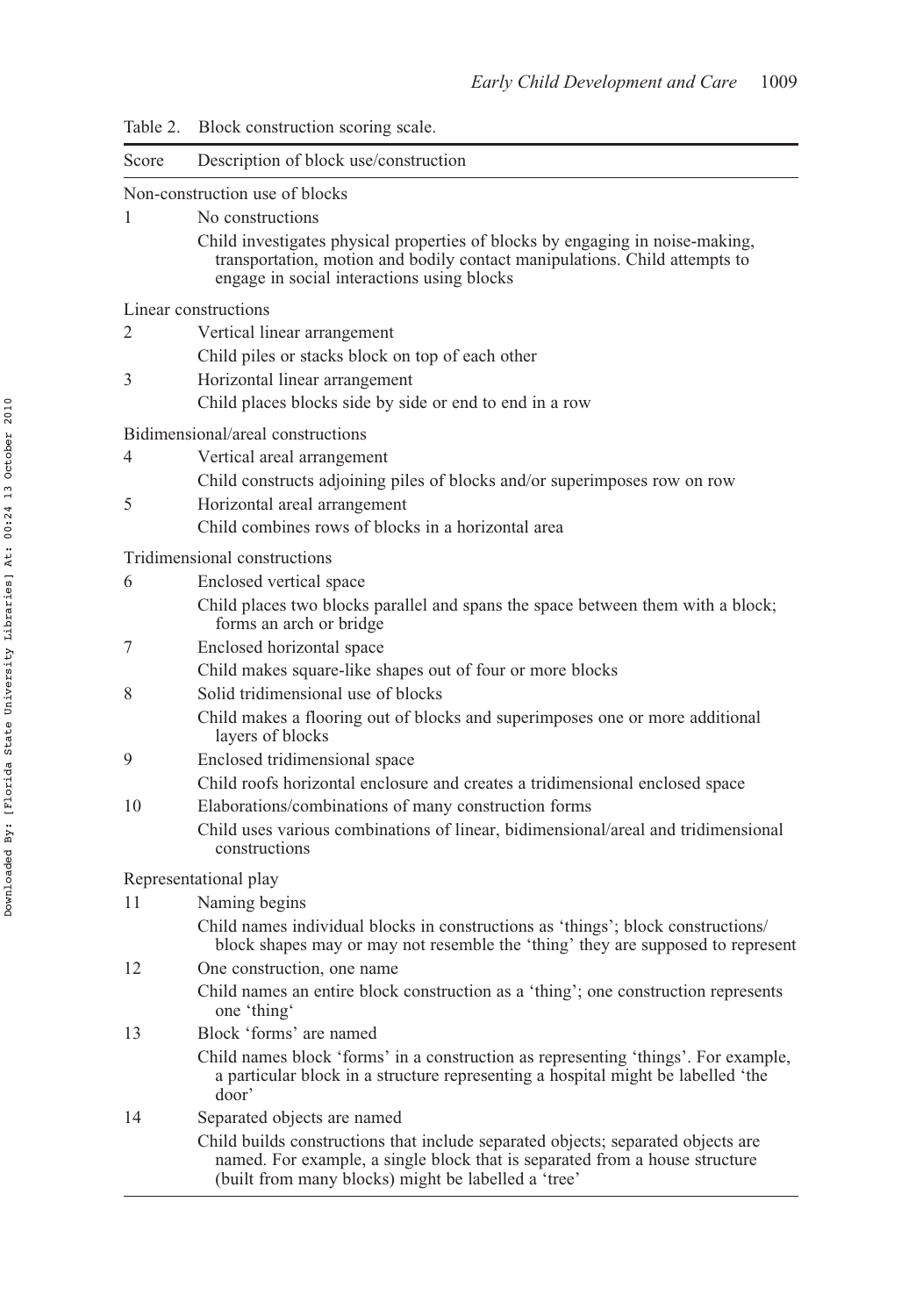# 1010 *M.F. Hanline* et al.

Table 2. (*Continued*).

| Score | Description of block use/construction                                                                                                            |
|-------|--------------------------------------------------------------------------------------------------------------------------------------------------|
| 15    | Interior space represented                                                                                                                       |
|       | Child builds constructions that have interior space represented; interior space is not<br>totally formed                                         |
| 16    | Interior objects placed in the exterior                                                                                                          |
|       | Child builds constructions with enclosures that represent interior and exterior space;<br>interior objects are placed outside the construction   |
| 17    | Accurate representation of interior and exterior space                                                                                           |
|       | Child builds constructions with enclosures that represent interior and exterior space;<br>inside and outside objects are separated appropriately |
| 18    | Constructions built to scale                                                                                                                     |
|       | Child builds constructions with block 'forms' separated; some sense of scale in the<br>construction                                              |
| 19    | Complex configurations                                                                                                                           |
|       | Child builds a complex configuration that includes interior space, landmarks, routes<br>and a sense of scale                                     |

progression of children's use of blocks from non-construction to linear constructions to bidimensional constructions to tridimensional constructions and to representational play with blocks. The scale reflects a child's growing understanding of representation and spatial relationships and topological and geometrical knowledge. The results of a growth curve analysis reported in a previous study (Hanline et al., 2002) documented that children's scores increased as their chronological age increased, providing content validity to this measure.

Three tests of academic skills were selected because of their excellent reliability and validity coefficients, ease of administration and appropriateness for use with young children. In addition, the norming sample of each test included children with disabilities. The instruments used were:

- (1) *Test of Early Mathematics Ability (TEMA-2)*<sup>2</sup> (Ginsburg & Baroody, 1990). The *TEMA-2* measures the mathematics performance of children 0–3 to 8–11 years. The test measures concepts and skills in the following domains: numbering skills, number comparison facility, numeral literacy, mastery of number facts, calculation skills and understanding of concepts. Results are reported in standard score ( $M = 100$ ;  $SD = 15$ ) and percentile rank.
- (2) *Test of Early Reading Ability (TERA-2)* (Reid, Hresko, & Hammill, 1989). The *TERA-2* measures the actual reading ability (rather than reading readiness) of young children 0–3 to 9–11 years. Performance is reported as a standard score  $(M = 100; SD = 15)$ , percentile or normal curve equivalent.

# *Data analysis*

Hierarchical linear modelling (HLM) growth curve analysis (Raudenbush & Bryk, 2002) was used to explore the predictive relationship between the level of symbolic representation in preschool block constructions and reading and mathematics abilities and rate of growth in early elementary grades and to determine if rates of growth and academic achievement differed between children with and without disabilities. In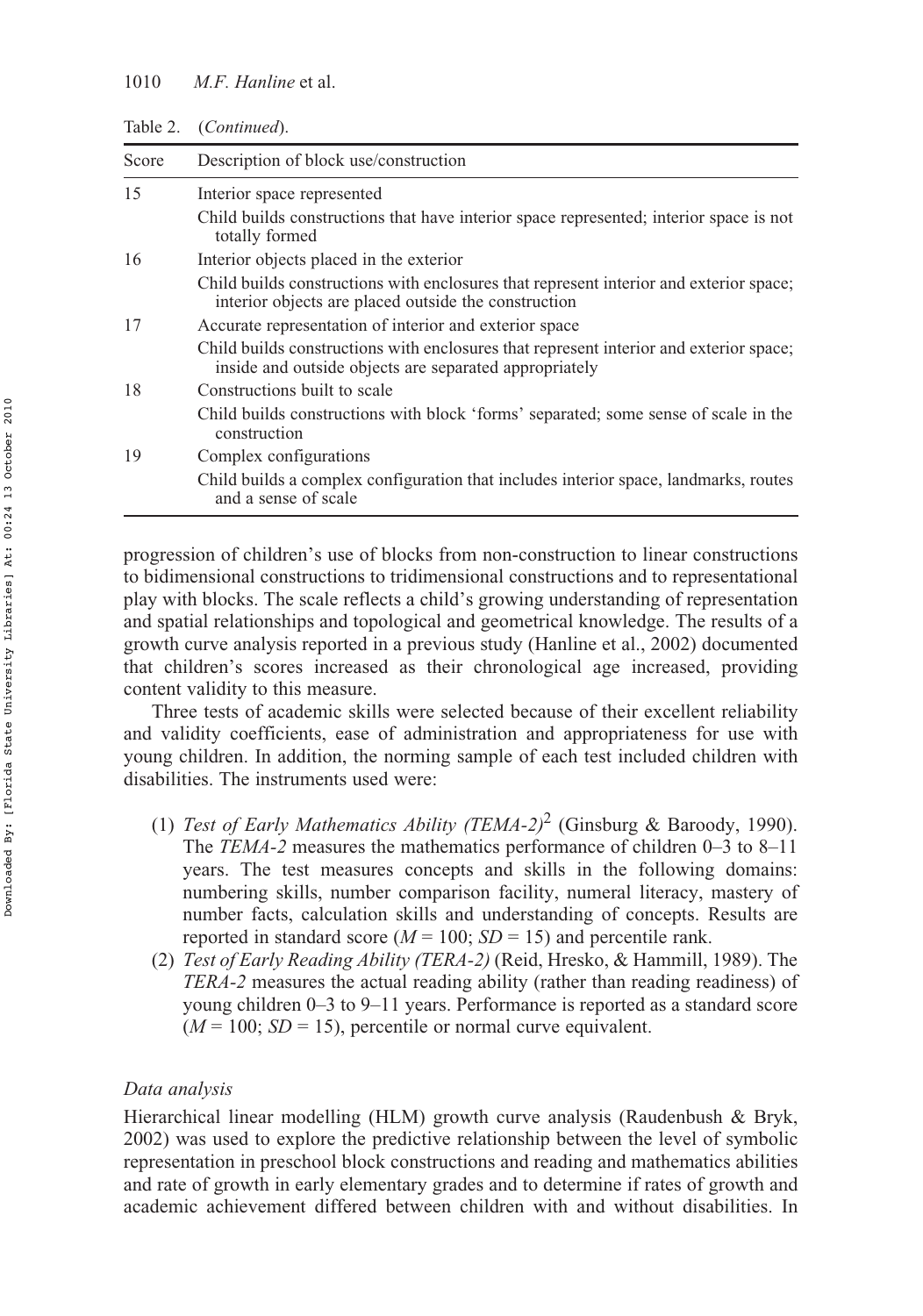HLM growth curve analysis, two analyses are conducted – one at the level of repeated observations of individual children and second at the level of children's characteristics (such as disability status or gender) predicting their rate of growth. These two analyses are reported as Level 1 and Level 2 analyses, respectively.

In Level 1 analysis, using ordinary least squares regression analysis, each child's reading and maths score is regressed against his/her chronological age in two separate analyses. The regression coefficient (*b*) for each child can be interpreted as the growth rate for that child, i.e. the increase (or decrease) in reading and maths scores per month.

The second parameter, the intercept for each child, is handled differently than in typical regression analysis. The typical treatment of the intercept in regression analysis is to estimate the point at which the regression line crosses the y-axis, i.e. the score on the dependent variable when *x*, the independent variable, is equal to zero. However, in the case of growth in maths and reading scores over age, the intercept when *x* is equal to zero would be interpreted as the estimated maths or reading score when a child is zero years old. Not only would this be a non-sensical construct, but is also an extrapolation below the range of the data collected. Instead, in growth curve analysis, the intercept is typically estimated (i.e. centred) at a substantively meaningful level of the independent variable. In this analysis, we provided an estimate of each child's maths and reading score at eight years of age.

In Level 2 analysis, these two parameters, the regression coefficient (growth rate) and intercept (estimated score at eight years), are themselves used as dependent variables that can be functions of other independent variables. Such an analysis is often referred to as using 'slopes as outcomes'. Thus, the correlates of growth rates among children, or of their scores at a given age, can be investigated. In this study, we are able to determine the differences in growth rates between children with and without disabilities, and between estimated maths and reading scores at age eight between children with and without disabilities. HLM is designed to test the statistical significance of these differences between mean growth rates and score levels of these two groups. In addition, gender was included in the Level 2 model as research has reported conflicting results about sex differences in maths abilities (reviewed in Hyde, Fennema, & Lamon, 1990).

HLM growth curve analysis typically proceeds in three steps. First, using a combination of theory and visual data inspection, the form of the growth curve for individuals is specified. Here it is determined whether to use linear or non-linear growth curve models. Second, in the Level 1 analysis, slopes and intercepts are computed for each individual according to the specified curve, and the array of slopes and intercepts is inspected to determine whether there is sufficient variability among individuals to warrant further attention. Third, in the Level 2 analysis, predictors of the individual slopes and intercepts are analysed for their explanatory power.

#### **Results**

Results for all four research questions are provided in Table 3. Results for each research question are discussed below.

*Research Question #1: Are there significant differences in growth rates and predicted reading abilities at age eight as measured by scores on the TERA between children with disabilities and without disabilities?*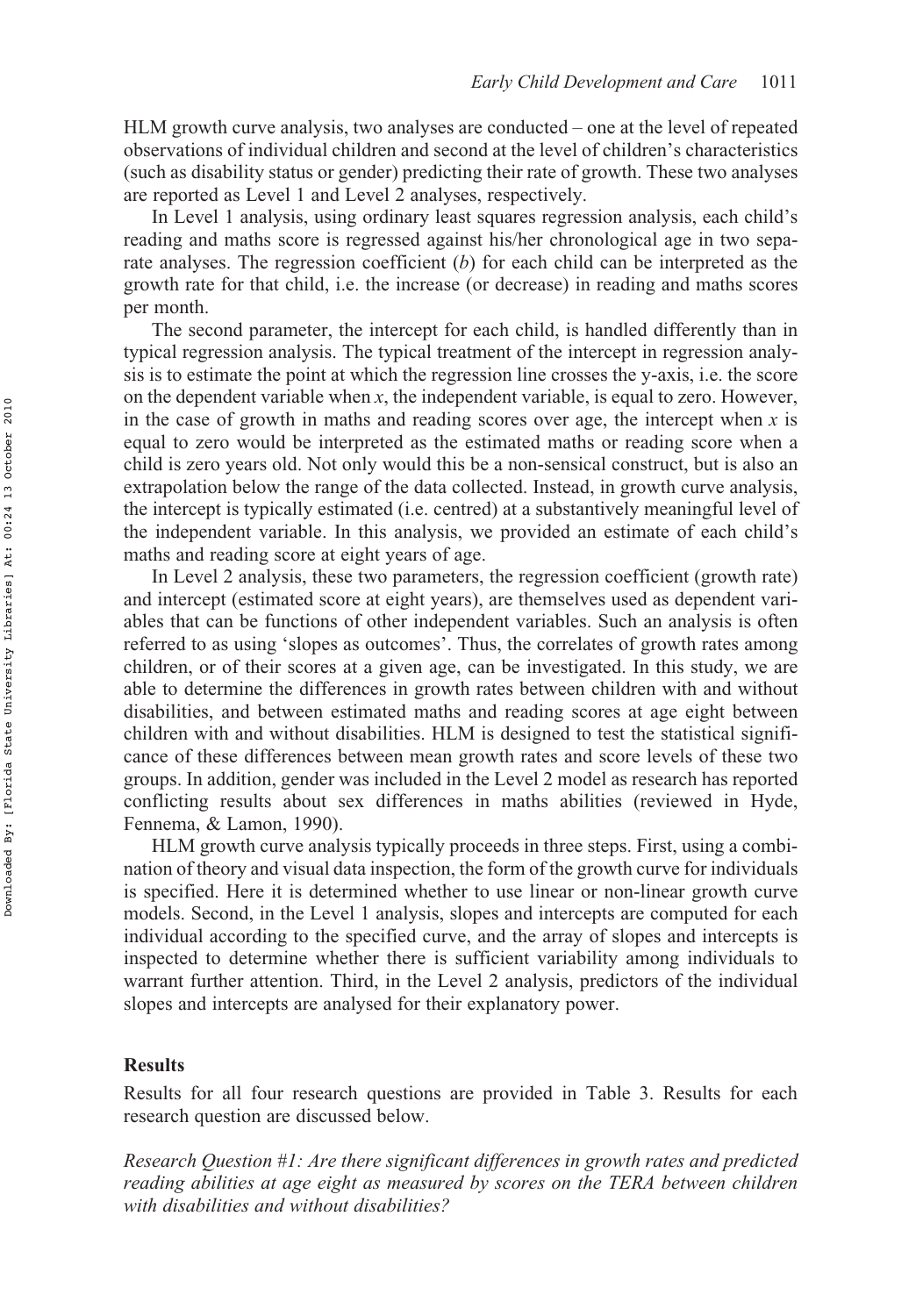|                                   | <b>TERA</b> score | <b>TERA</b> | TEMA score        | <b>TEMA</b> |
|-----------------------------------|-------------------|-------------|-------------------|-------------|
|                                   | $(\text{age } 8)$ | growth rate | $(\text{age } 8)$ | growth rate |
| Intercept $(\beta_0)$             | 33.109            | .511        | 45.534            | .725        |
|                                   | (.000)            | (.000)      | (.000)            | (.000)      |
| Disability status $(\beta_1)$     | $-11.263$         | $-.159$     | $-13.755$         | $-.118$     |
|                                   | (.002)            | (.029)      | (.003)            | (.180)      |
| Gender $(\beta_2)$                | $-2.249$          | $-.031$     | $-5.183$          | $-.094$     |
|                                   | (.480)            | (.639)      | (.216)            | (.273)      |
| Preschool block score $(\beta_3)$ | 1.001             | .024        | .531              | .011        |
|                                   | (.011)            | (.004)      | (.216)            | (.184)      |

Table 3. HLM coefficients (and *p*-values) of the influence of disability status, gender and preschool block scale score on growth rates of TERA reading scores and TEMA math scores  $(n = 51)$ .

*Research Question #2: Are there significant differences in growth rates and predicted maths abilities as measured by scores on the TEMA between children with disabilities and without disabilities?*

The findings reported in Table 3 show that there were statistically significant differences between predicted TERA scores of children with and without disabilities at age eight  $(\beta_1 = -11.263, p < .002)$ . This means that children with disabilities are predicted to score 11.26 points lower than children without disabilities at age eight. More specifically, children without disabilities are predicted to have a score of 33.11 on the TERA ( $\beta_0$  = 33.109) and children with disabilities, 21.88.<sup>3</sup>

Similarly, TERA growth rates through ages five to eight also differed significantly between children with disabilities and children without disabilities ( $\beta_1 = -.159$ ,  $p < .029$ ). This means that children without disabilities are predicted to grow at a rate of about one half point per month on the TERA  $(\beta_0 = .511)$  compared to children with disabilities, whose growth rate is estimated to be about one third of a point in TERA  $(\beta_0 - \beta_1 = .352)$ .

Findings were different for maths scores. That is, TEMA predicted scores at age eight were influenced by disability status ( $\beta_1 = -13.755$ ,  $p < .003$ ). Thus, children without disabilities are predicted to have a score of 45.53 on the TEMA ( $\beta_0$  = 45.535) and children with disabilities, 31.78. However, disability status had no significant influence on growth rates in maths  $(\beta_1 = -.118, p < .180)$ .

*Research Question #3: Is there a significant effect of highest score in block constructions on growth rates of reading abilities and predicted reading abilities at age eight as measured by TERA scores?*

*Research Question #4: Is there a significant effect of highest score in block constructions on growth rates of maths abilities and predicted maths abilities at age eight as measured by TEMA scores?*

Findings reported in Table 3 show that there was a statistically significant effect of children's block construction score on predicted TERA score at age eight ( $\beta_3 = 1.001$ ,  $p \leq 0.011$ ). This means, for example, that a child with a block scale score five points higher than the mean in preschool would be predicted to score 5.01 (5 x 1.001) points higher on the TERA at age eight.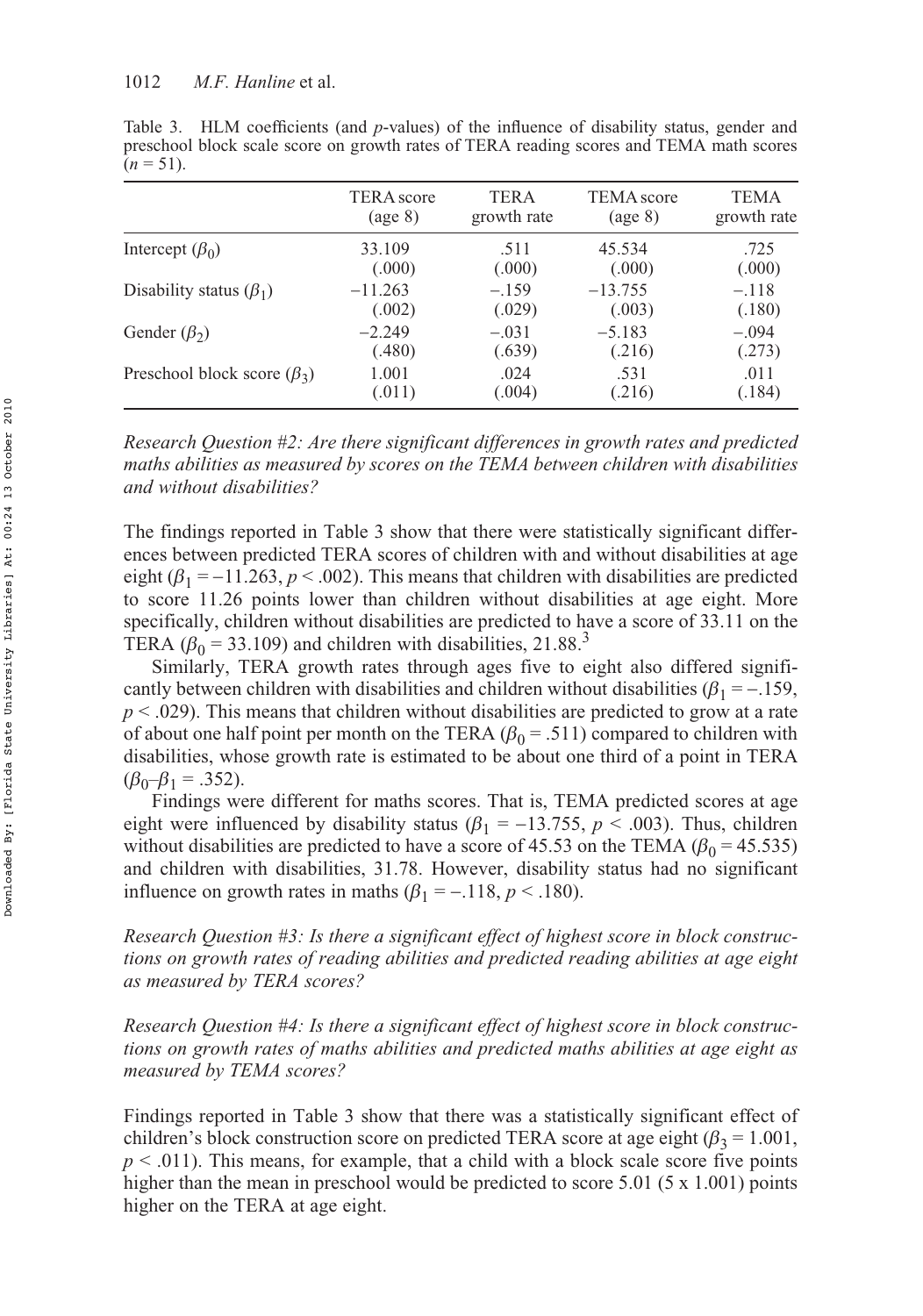The block score in preschool also predicted the growth rate in TERA scores at ages five through eight ( $\beta_3$  = .024,  $p$  < .004). Thus, using the same example, a child with a five-point advantage in preschool block score is predicted to have a .12 advantage in TERA growth rate per month.

There was no significant effect of block construction scale score on predicted TEMA score at age eight or growth rate in TEMA scores.

#### **Discussion**

The purpose of this study was to explore the predictive relationship between the level of symbolic representation in preschoolers' block constructions and reading and mathematics abilities and rate of growth from ages five to eight for children with and without disabilities. An additional purpose of the study was to determine if rates of growth and academic achievement in early elementary years differed between children with and without disabilities. Fifty-one children participated, 22 of whom had identified disabilities.

Growth curve analysis revealed that children with disabilities had lower predicted reading and maths scores at age eight and progressed at a slower rate in reading abilities in the early elementary years. These findings are not unexpected and parallel those of other research related to the learning and development of children with disabilities. That is, children with disabilities generally tend to not progress as quickly in academic learning as their peers without disabilities (e.g. Sabornie, Cullinan, & Osborne, 2005; Turner & Alborz, 2003).

No predictive relationship between representational level of block constructions and maths abilities was found. This finding is similar to that of two other studies (Stannard et al., 2001; Wolfgang et al., 2001) in which no relationship was found between preschool construction play behaviours (including block play) and mathematical achievement in elementary grades. The authors of these studies, however, did find a positive relationship between preschool construction play and middle and high school maths achievement. It is possible that the influence of block play is not evident until children move into formal operations (Piaget, 1977) and underlying cognitive structures that develop through block play do not influence maths abilities until the maths curriculum requires higher abstract mathematics such as geometry, trigonometry and calculus. It is also possible that preschool block play did not affect the numbering skills, numeral literacy, number facts and calculation skills assessed by the TEMA.

Although a relationship between preschool block play and elementary maths abilities was not found, growth curve analysis documented that preschoolers who had higher scores in block construction had higher predicted TERA scores at age eight, as well as a faster rate of growth in TERA scores in early elementary grades. That is, children who had higher levels of representation in their block constructions had higher reading abilities and a faster rate of growth in reading abilities in the early elementary years. This predictive relationship held true for children with and without disabilities.

The relationship between block play and reading abilities is most likely explained by the enriched block experiences provided to the children in this study. Children were provided block experiences that optimised representational learning, language development and other emergent literacy skills. The emphasis on these developmental areas of learning within the context of block play may have contributed to the relationship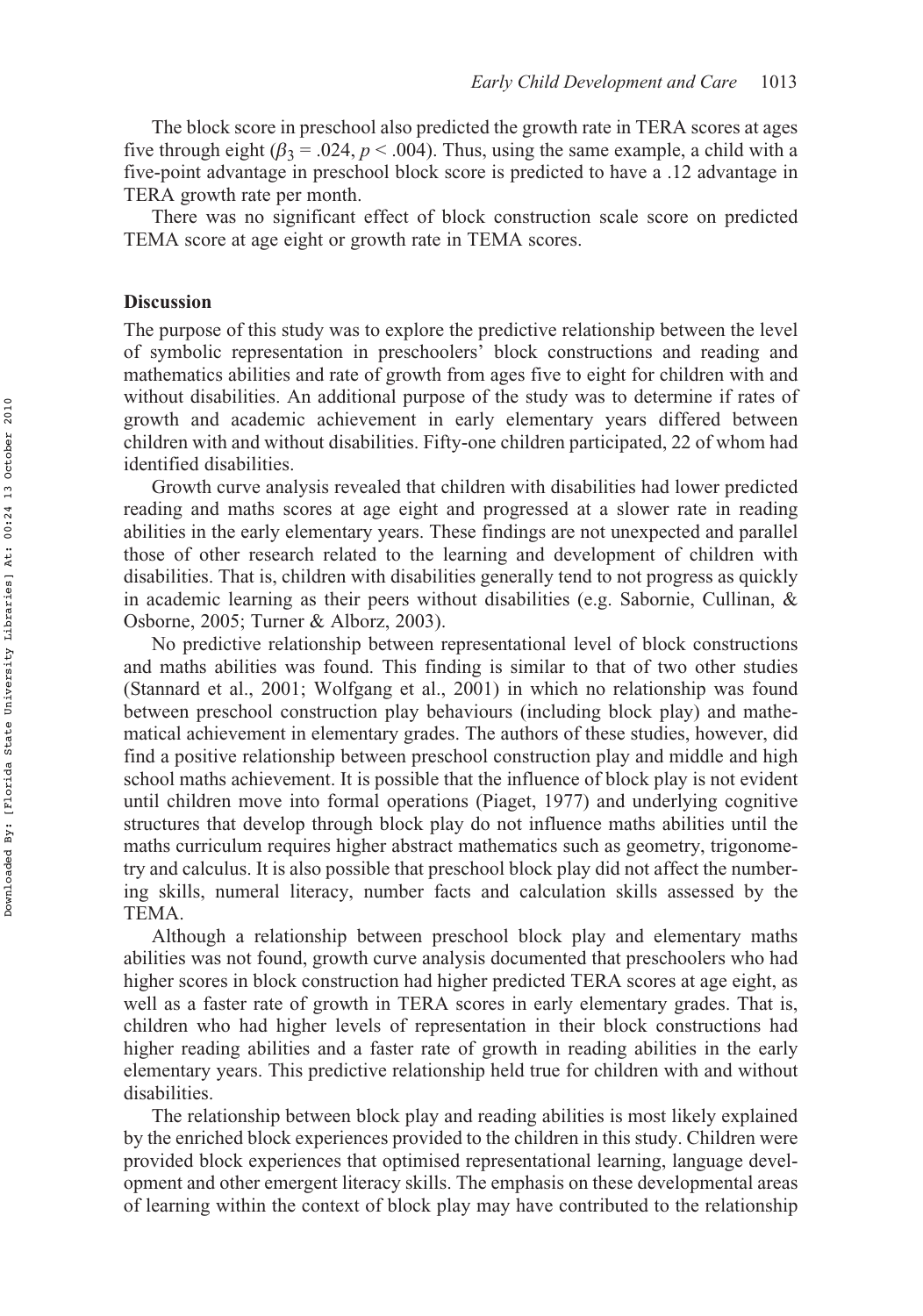with later literacy skills. The best early predictors of eventual competency in later literacy appear to be speech and language abilities (particularly vocabulary), phonological awareness and familiarity with the alphabetic principle (Strickland & Shanahan, 2004; Whitehurst  $\&$  Lonigan, 2001). In block play, the children in this study had experience with literacy materials; activities focused on increasing vocabulary and structure that supported oral language development.

Books were available to children in the block centre and were often used to introduce the block play. The introduction of the block play also included an emphasis on vocabulary associated with block construction. Further, during block play, the teacher continued to scaffold the children's individual experience by enhancing and extending the children's language, increasing socialisation opportunities through support of communication within peer interactions and modelling appropriate communication during individual conversations. The consistency of the same adult in the block play area allowed him to capitalise on children's prior knowledge and experience when scaffolding the block play.

In addition, after completing their block construction, children were allowed to choose micro-dramatic play props and engage in socio-dramatic play with peers, providing opportunities to increase language and representational skills. The 90-minute period allowed the children time to build complex block structures, engage in elaborate socio-dramatic play, and process and understand their experience. Additional time to play with blocks was provided at other times throughout the day reinforcing learning.

Vygotsky (1978) theorised that representational play experiences are an important step towards using and processing written symbols. Representational play helps children act independently from what they see. In representational play, therefore, thought is separated from objects, and action comes from ideas rather than from things. This change in the way a child thinks does not happen all at once, but play provides a transition from situational constraints that dominate actions and thoughts in the early childhood years to the symbolic thinking required to understand written symbols.

There are several limitations that should be noted in this study. First, the small number of children included in the study and the fact that all children attended the same preschool makes generalisation of results difficult. Second, the type of disability was not controlled for in the analysis. There may well be variance within this group that could be further explained through classifying the type or severity of their disabilities. In addition, the analysis established a statistical relationship between block play and academic abilities, not a causal relationship.

## **Conclusion**

The use of blocks varies greatly in today's early childhood programmes. In some programmes, time spent playing with blocks is not viewed as a constructive use of children's time in comparison to readiness workbooks, computer tasks and teacherdirected interventions. However, the findings of this study provide support for play activities that are physically and socially organised to provide young children with and without disabilities the experiences that build the foundation for later learning. The inclusion of vocabulary development, representational construction, socio-dramtic play and literacy materials within block play provides experiences for young children that may help them build the cognitive structures that support later literacy learning. Additional longitudinal research, however, is needed to establish causal relationships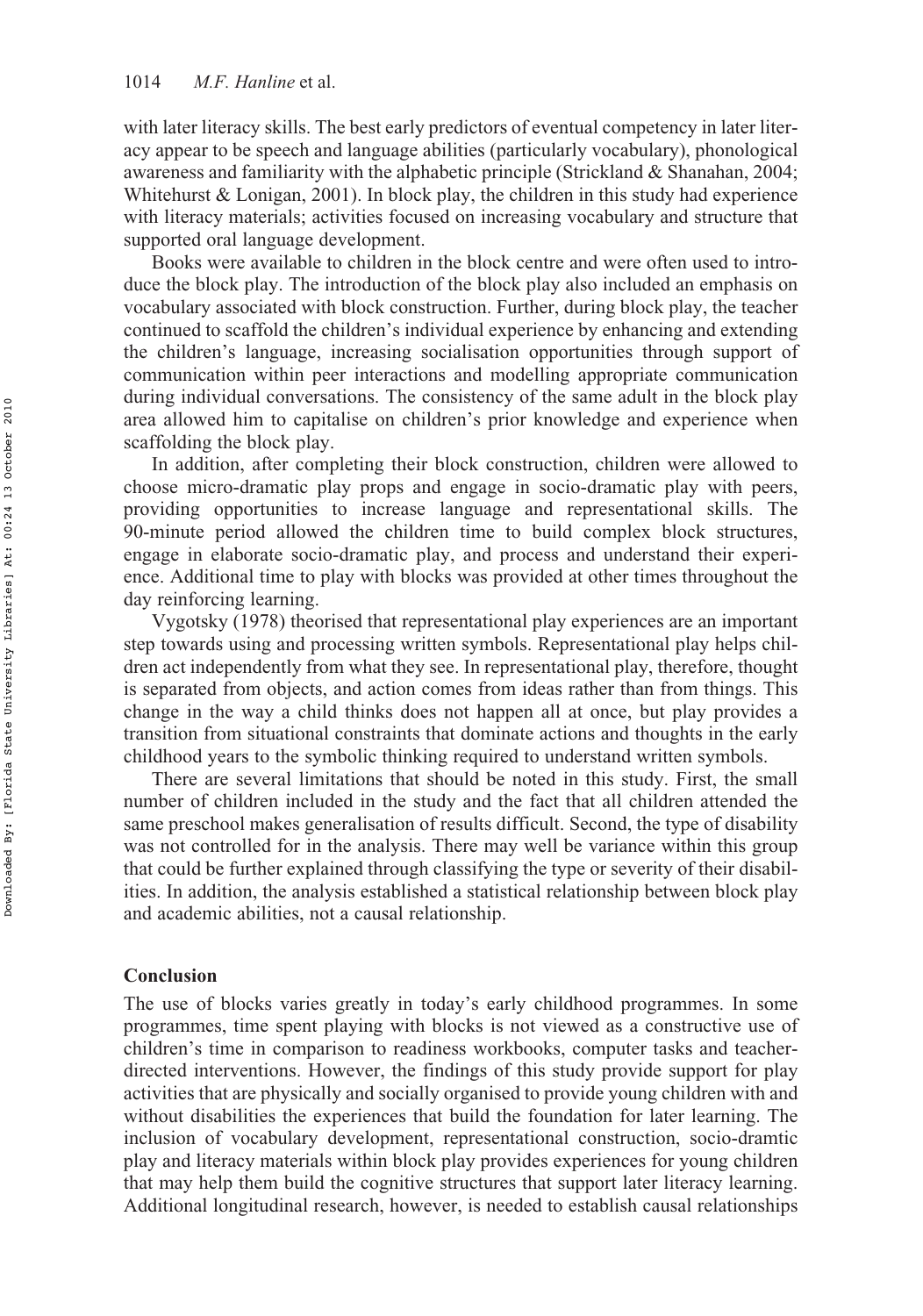between early play experiences and later learning and to compare the efficacy of playbased approaches to other methods.

## **Notes**

- 1. The contents of this report were developed under an Early Childhood Demonstration U.S. Department of Education grant (HO24B40064). However, the contents do not necessarily represent the policy of the Department of Education, and you should not assume endorsement by the Federal Government.
- 2. Please note that testing began before the *TERA-3* (Reid, Hresko, & Hammill, 2001) and the *TEMA-3* (Ginsburg & Baroody, 2003) were developed. For purposes of consistency, the *TERA-2* and the *TEMA-2* were used throughout the study.
- 3. We also specified a model that included an interaction between disability status and last block score. This model provides an estimate as to whether the effect of block score on outcomes differs for children with disabilities and children without disabilities. The effect of the interaction on reading and maths scores and growth rates was not significant. Thus, we estimated the more parsimonious model.

# **Notes on contributors**

Mary Frances Hanline, PhD, is an associate professor of special education in the School of Teacher Education at Florida State University. Her graduate training was at the University of California, Berkley, with San Francisco State University. She has over 20 years of experience with university teaching and research in early childhood special education. Research interests include play-based intervention, inclusion, and supports to young learners with severe disabilities in high quality inclusive early childhood programmes.

Sande Milton holds a PhD in sociology from Cornell University. He is a professor of social sciences and education whose specialties include sociology and politics of education, policy studies and educational research methodologies. He has served as Director of the Center for Policy Studies in Education in the College of Education and is the Programme Coordinator and Doctoral Student Dissertation Advisor for social sciences and education students.

Pamela C. Phelps, PhD, has been the Owner/Director of Creative Preschool for 35 years. She is Vice-President of The Creative Center for Childhood Research and Training (CCCRT), a non-profit corporation. She received her PhD in early childhood education from Florida State University and is the author of *The creative preschool curriculum, beyond centers and circle time*, published by Kaplan.

#### **References**

- Bergen, D. (2002). The role of pretend play in children's cognitive development. *Early Childhood Research and Practice, 4*(1). Retrieved September 2006, from http://ecrp.uiuc.edu/ v4n1/bergen.html
- Cheyne, J.A., & Rubin, K.H. (1983). Play precursors of problem-solving in preschoolers. *Developmental Psychology, 19,* 577–584.
- Cohen, L., & Uhry, J. (2007). Young children's discourse strategies during block play: A Bakhtinian approach. *Journal of Research in Childhood Education, 21,* 302–315.
- Gelfer, J., & Perkins, P. (1988). Using blocks to build art concepts: A new look at an old friend. *Early Child Development and Care, 30,* 59–69.
- Ginsburg, H.P., & Baroody, A.J. (1990). *Test of early mathematical ability (TEMA-2).* Austin, TX: Pro-Ed.
- Ginsburg, H.P., & Baroody, A.J. (2003). *Test of early mathematical ability (TEMA-3).* Austin, TX: Pro-Ed.
- Guanella, F.M. (1934). *Block building activities of young children.* New York: Archives of Psychology.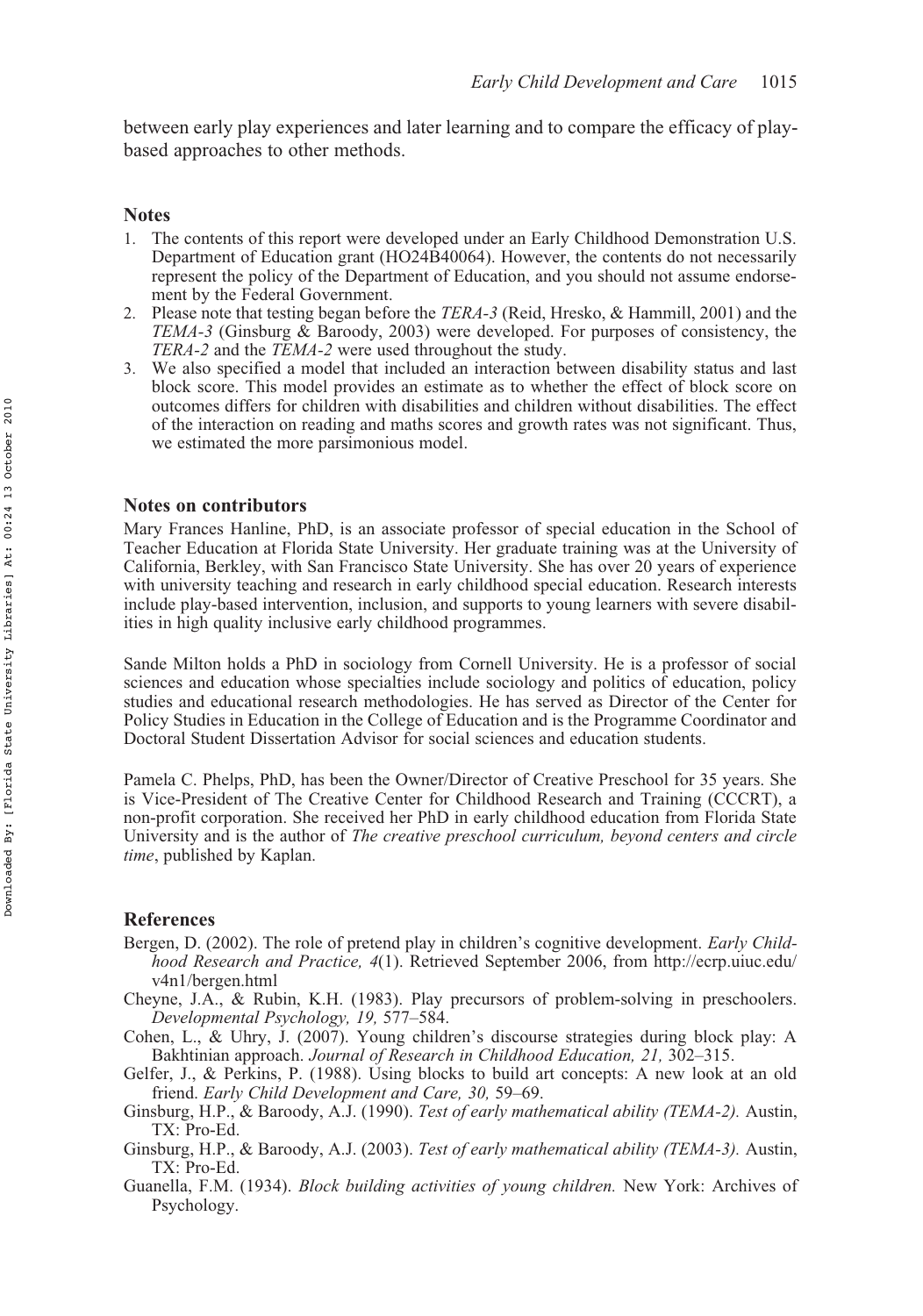- Hanline, M.F., Milton, S., & Phelps, P. (2002). Young children's block construction activities: Findings from 3 years of observation. *Journal of Early Intervention, 24,* 224–237.
- Hyde, J.S., Fennema, E., & Lamon, S.J. (1990). Gender differences in mathematics performance: A meta-analysis. *Psychological Bulletin, 107*(2), 139–155.
- Isbell, R., & Raines, S. (1991). Young children's oral language production in three types of play centers. *Journal of Research in Childhood Education, 5,* 140–146.
- Levy, A.K., Schaefer, L., & Phelps, P. (1986). Increasing preschool effectiveness: Enhancing the language abilities of 3- and 4-year-old children through planned sociodramatic play. *Early Childhood Research Quarterly, 1,* 133–140.
- Levy, A.K., Wolfgang, C., & Koorland, M. (1992). Sociodramatic play as a method for enhancing the language performance of kindergarten age students. *Early Childhood Research Quarterly, 7,* 245–262.
- Newborg, J., Stock, J., Wnek, L., Guidubaldi, J., & Svinicki, J. (1984). *Batelle developmental inventory.* Allen, TX: DLM Teaching Resources.
- Pederson, D.R., Rook-Green, A., & Elder, J.L. (1981). The role of action in the development of pretend play in young children. *Developmental Psychology, 17*(6), 756–759.
- Pepler, D.J., & Ross, H.S. (1981). The effects of play on convergent and divergent problemsolving. *Child Development, 52,* 1202–1210.
- Phelps, P., & Hanline, M.F. (1999). Block play: Creating effective learning experiences for young children. *Teaching Exceptional Children, 32,* 64–69.
- Piaget, J. (1962). *Play, dreams, and imitation in childhood.* New York: Norton Press.
- Piaget, J. (1977). Problems in equilibrium. In M. Appel & L. Goldberg (Eds.), *Topics in cognitive development: Vol. 1, Equilibrations: Theory, research and application* (pp. 3–13). New York: Plenum.
- Raudenbush, S.W., & Bryk, A.S. (2002). *Hierarchical linear models* (2nd ed.). Thousand Oaks, CA: Sage.
- Reid, D.K., Hresko, W.P., & Hammill, D.D. (1989). *Test of early reading ability (TERA-2).* Austin, TX: Pro-Ed.
- Reid, D.K., Hresko, W.P., & Hammill, D.D. (2001). *Test of early reading ability (TERA-3).* Austin, TX: Pro-Ed.
- Reifel, S. (1982). The structure and content of early representational play: The case of building blocks. In S. Hill & B.J. Barnes (Eds.), *Young children and their families* (pp. 171–189). Lexington, MS: Heath.
- Reifel, S. (1984). Block construction: Children's developmental landmarks in representation of space. *Young Children, November,* 61–67.
- Sabornie, E.J., Cullinan, D., & Osborne, S.S. (2005). Intellectual, academic, and behavioral functioning of students with high-incidence disabilities: A cross-categorical metaanalysis. *Exceptional Children, 72,* 47–63.
- Saltz, E., Dixon, D., & Johnson, H. (1977). Training disadvantaged preschoolers on various fantasy activities: Effects on cognitive functioning and impulse control. *Child Development, 48*(2), 367–380.
- Smith, P., Dalgleish, M., & Herzmark, G. (1981). A comparison of the effects of fantasy play tutoring and skills tutoring in nursery classes. *International Journal of Behavioral Development, 4,* 421–441.
- Stannard, L.L., Wolfgang, C.H., Jones, I., & Phelps, C. (2001). A longitudinal study of the predictive relations among construction play and mathematical achievement. *Early Child Development and Care, 167,* 115–125.
- Strickland, D.S., & Shanahan, T. (2004). What the research says about reading: Laying the groundwork for literacy. *Educational Leadership, 61,* 74–77.
- Stroud, J. (1995). Block play: Building a foundation for literacy. *Early Childhood Education Journal, 23,* 9–13.
- Turner, S., & Alborz, A. (2003). Academic attainments of children with Down's syndrome: A longitudinal study. *British Journal of Educational Psychology, 73,* 563–583.
- Vygotsky, L.S. (1978). *Mind and society: The development of higher psychological processes.* Cambridge, MA: Harvard University Press.
- Wellhousen, K., & Kieff, J. (2001). *A constructivist approach to block play in early childhood.* Albany, NY: Delmar.